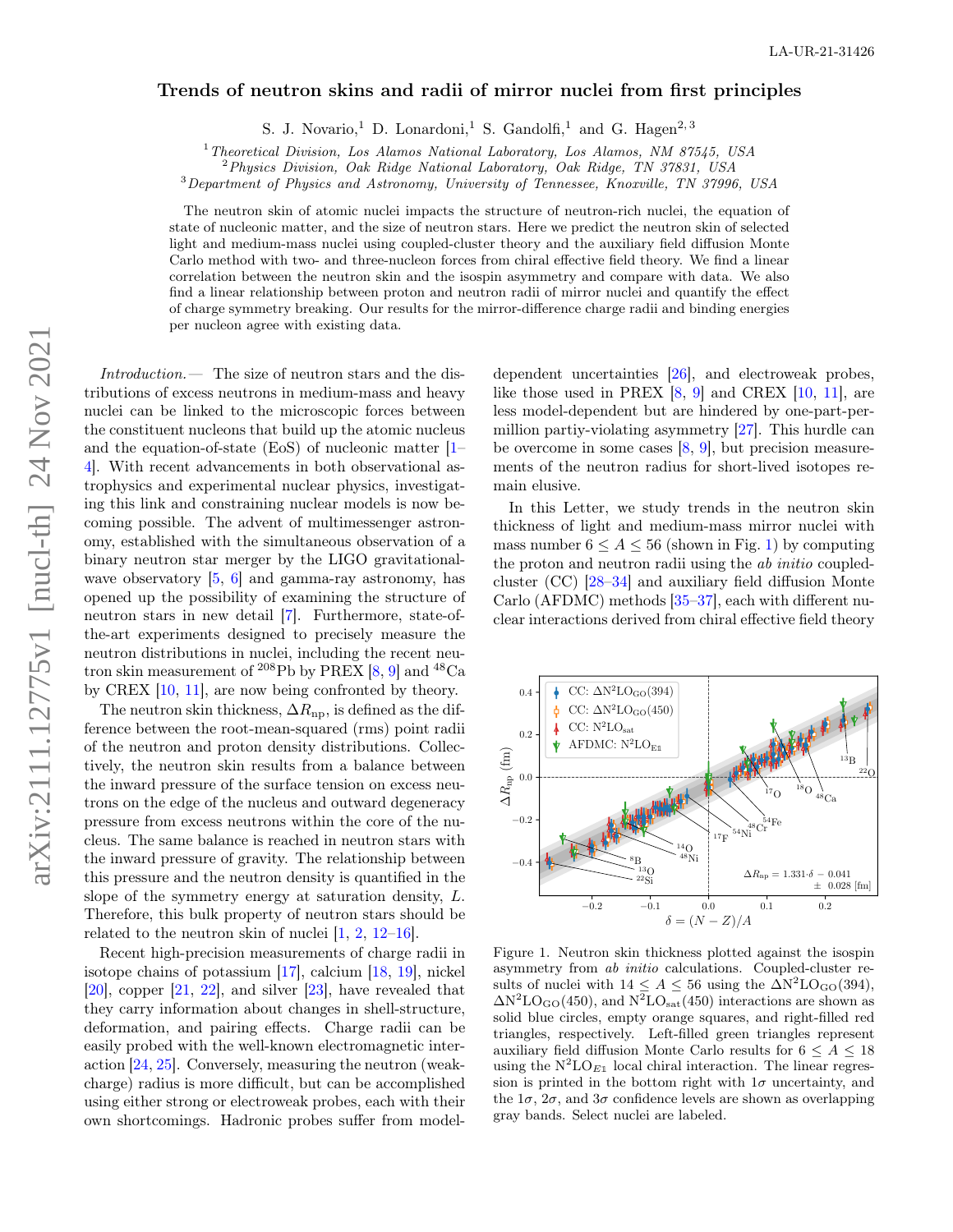(described below). We then establish a simple and robust relation between these data and the isospin asymmetry of the various nuclei and use this relation to estimate the neutron skin of relevant heavy nuclei not directly calculated in this work. Additionally, we use the isospin symmetry of mirror nuclei to develop a relation between the proton and neutron radii of mirror partners and compare our computed mirror-difference charge radii and binding energies per nucleon with available data. Finally, we estimate the contribution of the isospin-symmetry-breaking terms by turning off the Coulomb interaction.

Methods.— We describe nuclei as a collection of A point-like nucleons of mass  $m$  interacting according to the non-relativistic intrinsic Hamiltonian

$$
H = -\frac{\hbar^2}{2mA} \sum_{i < j} (\nabla_i - \nabla_j)^2 + \sum_{i < j} V_{ij} + \sum_{i < j < k} V_{ijk}. \tag{1}
$$

Here,  $V_{ij}$  and  $V_{ijk}$  are the nucleon-nucleon (NN) and three-nucleon (NNN) potentials, respectively, the former of which also includes the Coulomb force. Interactions used in this work are derived from chiral effective field theory (EFT) [\[38](#page-5-12)[–45\]](#page-5-13). The CC calculations use three different chiral interactions. The first,  $N^2LO_{sat}$  [\[46\]](#page-5-14), was optimized to few-body observables as well as radii and ground-state energies of selected carbon and oxygen isotopes. The second and third,  $\Delta N^2LO_{GO}(394)$ and  $\Delta N^2LO_{GO}(450)$  [\[47](#page-5-15)[–49\]](#page-5-16), include explicit  $\Delta$ -isobars and were optimized to few-body observables and properties of nucleonic matter, and use momentum cutoff of  $\Lambda = 394$  MeV/c and  $\Lambda = 450$  MeV/c, respectively.

After establishing the nuclear interactions, we perform a Hartree-Fock diagonalization from a spherical harmonic-oscillator basis and then construct a prolate, axially-deformed product state built from natural orbitals [\[50,](#page-6-0) [51\]](#page-6-1). We then normal-order the Hamiltonian with respect to the reference state, denoted by  $|\Phi_0\rangle$ , and retain one- and two-body terms [\[52,](#page-6-2) [53\]](#page-6-3). Next, we use the coupled-cluster method in the singlesand-doubles (CCSD) approximation to construct the similarity-transformed Hamiltonian,  $\overline{H}_N = e^{-\hat{T}} H_N e^{\hat{T}},$ which decouples the reference state from excitations around it. In the CCSD approximation the cluster operator,  $\hat{T}$ , is truncated at the  $2p-2h$  excitation level. Because  $\hat{T}$  is asymmetric,  $\overline{H}_N$  is non-Hermitian, and the left ground state must be decoupled separately using  $\langle \Phi_0|(1 + \Lambda)$ , where  $\Lambda$  is a de-excitation analogue to  $\hat{T}$  [\[33,](#page-5-17) [34\]](#page-5-9) and is also truncated at the 2p–2h level. In this work we are interested in computing the ground-state expectation value of the squared intrinsic point-nucleon radius operator,  $\hat{r}^2$ . In CC theory this operator is similarity transformed according to,  $\bar{r}^2 \equiv e^{-\hat{T}} \hat{r}^2 e^{\hat{T}}$ , and applied between the left and right CC ground states, i.e.,  $\langle \hat{r}^2 \rangle \equiv \langle \Phi_0 | (1 + \hat{\Lambda}) \overline{r}^2 | \Phi_0 \rangle.$ 

We also perform AFDMC calculations of the pointproton and neutron radii (see Ref. [\[37\]](#page-5-11) for more details) using a local chiral nucleon-nucleon and three-nucleon interaction at next-to-next-to-leading order,  $N^2LO_{E1}$  [\[37,](#page-5-11) [54–](#page-6-4)[56\]](#page-6-5). This interaction has been used to study the ground-state properties of nuclei up to  $^{16}$ O [\[37,](#page-5-11) [56–](#page-6-5) [64\]](#page-6-6), few neutron systems [\[65–](#page-6-7)[67\]](#page-6-8), and neutron star matter [\[55,](#page-6-9) [56,](#page-6-5) [68](#page-6-10)[–77\]](#page-6-11).

Results.— Our results for the neutron skin thickness of selected nuclei with  $6 \leq A \leq 56$  are shown in Fig. [1.](#page-0-0) These data are plotted against the isospin asymmetry,  $\delta = (N - Z)/A$ , with N and Z being the number of neutrons and protons, respectively. As can be seen, there is a linear relation between the neutron skin thickness and the isospin asymmetry which is robust across different ab initio methods and chiral interactions. This correlation was first derived in Ref. [\[78\]](#page-6-12) from the liquid-drop model and demonstrated with mean-field methods. We fit the data using linear regression which is shown in Fig. [1](#page-0-0) as shaded gray bands at  $1\sigma$ ,  $2\sigma$ , and  $3\sigma$  confidence levels.

There are several distinct sources of uncertainties in the CC calculations. First, the error associated with the finite size of the employed model space is estimated by taking the difference between the point-nucleon radius calculated in the model spaces of  $N_{\text{max}} = 12$  and  $N_{\text{max}} = 10$ , respectively, where  $N_{\text{max}} = (2n + l)_{\text{max}}$  indicates the maximum harmonic oscillator energy level. We also note that in this work we utilize a basis with an oscillator energy of  $\hbar \omega = 16$  MeV, which might not be optimal for all calculated nuclei. The additional uncertainty associated with this choice is estimated to be  $1\%$  [\[51,](#page-6-1) [79\]](#page-6-13). Second, the uncertainty associated with truncating the CC excitation operator at the  $2p-2h$  level amounts to another 1% [\[51,](#page-6-1) [79,](#page-6-13) [80\]](#page-6-14). Finally, the error from breaking rotational symmetry is estimated to be less than 1% on computed radii (see Ref. [\[81\]](#page-6-15) for details). Uncertainties on AFDMC results are statistical, and are reported in this work at the  $1\sigma$  confidence level. Errors on radii also include an extrapolation uncertainty from mix estimates, and those on binding energies from unconstrained evolution (see Ref. [\[37\]](#page-5-11) for more details).

To test the validity of our linear relationship between neutron skin thickness and the isospin asymmetry, we plot the linear regression of our results at  $3\sigma$  confidence level with experimental data of neutron-rich nuclei in Fig. [2.](#page-2-0) Most of this data is extracted from X-ray spectroscopy following antiprotonic annihilation [\[82\]](#page-6-16). These data are used to fit a linear relationship which is shown as a green band [\[83\]](#page-7-0). Also shown are the results from PREX-I [\[8\]](#page-4-5) and PREX-II [\[9\]](#page-4-6), which measure the neutron radius of <sup>208</sup>Pb using parity-violating electron scattering.

While our linear fit has a slightly larger slope than the antiprotonic X-ray data [\[83\]](#page-7-0), our results overlap significantly with the experimental data and—using <sup>208</sup>Pb as an indicator—lie in between the hadronic and electroweak data. Using our extracted linear relationship to predict the neutron-skin of <sup>208</sup>Pb with  $\delta = 44/208$  we obtain  $\Delta R_{\text{np}}$  (<sup>208</sup>Pb) = 0.241 ± 0.028 fm, consistent with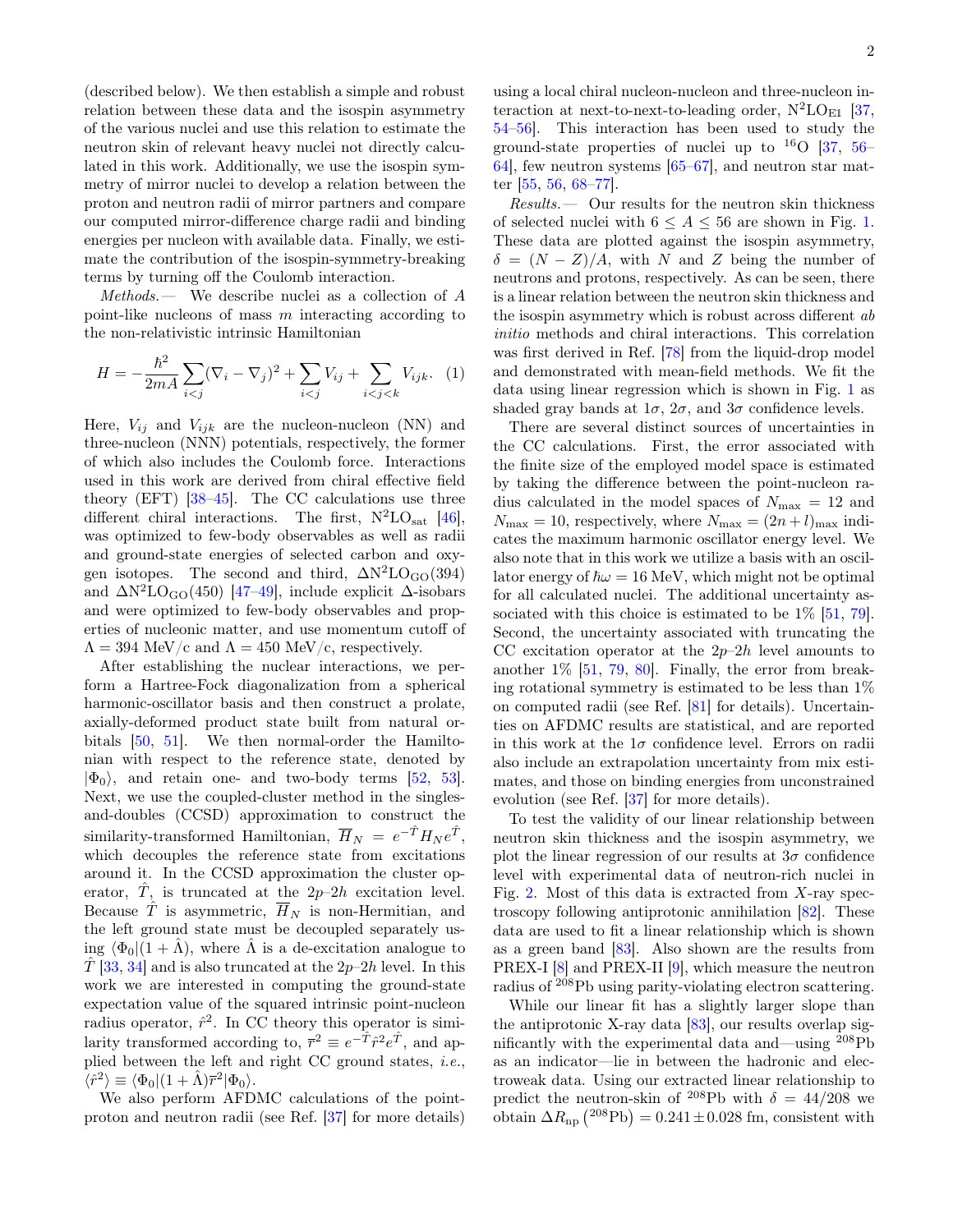

<span id="page-2-0"></span>Figure 2. Neutron skin thickness plotted against the isospin asymmetry from available experimental data. Solid black diamonds are the results extracted from antiprotonic  $X$ -ray data [\[82,](#page-6-16) [83\]](#page-7-0). The right-filled purple star and the left-filled brown star are the values for  $208Pb$  from PREX-I [\[8\]](#page-4-5) and PREX-II [\[9\]](#page-4-6), respectively. The green dashed line with band is the empirical evaluation of the relation, printed in the bottom right, from Ref. [\[83\]](#page-7-0). These experimental data are compared with the theoretical relation derived in Fig. [1,](#page-0-0) which is shown by the gray band.

the PREX-II result,  $\Delta R_{\text{np}}$  (<sup>208</sup>Pb) = 0.283±0.071 fm [\[9\]](#page-4-6).

While this comparison relies on a precarious extrapolation from medium-mass to heavy nuclei, it could indicate the possibility of both a relatively large neutron skin in <sup>208</sup>Pb with an interaction that corresponds to a realistic EoS of nucleonic matter. Specifically, the interactions used in this work give symmetry energy slopes at saturation of  $L = 58.4, 65.2$  MeV for the  $\Delta N^2LO_{GO}$ interactions [\[49\]](#page-5-16),  $L = 40.8$  MeV for  $N^2LO_{sat}$  [\[13\]](#page-4-15), and  $L = 59(9)$  MeV for  $N^2LO_{E1}$  [\[76\]](#page-6-17). This is in contrast to results from energy density functional theory that suggest that the relatively large neutron skin measurement from PREX-II corresponds to an unrealistic symmetry energy slope of  $L = 107 \pm 37$  MeV [\[84\]](#page-7-1).

In addition to establishing a general equation for the neutron skin, we can also use our results to establish a relationship between the point-proton radius of a nucleus,  $R_{\rm p}$  and the point-neutron radius of its mirror partner,  $R_{\rm n}^{\rm mirror}$ . In the limit of conserved isospin symmetry, these two quantities should be exactly equal. We show the resulting linear relationship in Fig. [3,](#page-2-1) the slope of which is just less than unity. This highlights the deviation from isospin symmetry, mostly due to the Coulomb interaction pushing the protons out to an extended distribution. The residuals between the data and the predictions from the linear model are also shown in Fig. [3,](#page-2-1) plotted against the isospin asymmetry. This linear relationship again highlights the underlying dependence on the isospin asymmetry for the neutron skin thickness. Combining the two linear fits in Fig. [3](#page-2-1) results in the overall linear model con-



<span id="page-2-1"></span>Figure 3. Top panel: Point-neutron radius plotted against the point-proton radius of the corresponding mirror nucleus. The data markers are the same as those in Fig. [1.](#page-0-0) The linear regression is printed in the bottom right with  $1\sigma$  uncertainty, and the  $1\sigma$ ,  $2\sigma$ , and  $3\sigma$  confidence levels are shown as overlapping gray bands. Selected neutron-deficient nuclei are labeled, and the  $R_{\rm p} = R_{\rm n}^{\rm mirror}$  line is shown as a visual reference. Bottom panel: Residuals between data and linear model of the top panel, plotted against the isospin asymmetry.

necting mirror radii with isospin-symmetry dependence,  $R_{\rm n}^{\rm mirror} = 0.952 \cdot R_{\rm p} + 0.146 \cdot \delta + 0.108 \pm 0.011 \text{ fm}.$  This analysis is useful because neutron distributions are very difficult to measure experimentally, so the proton radius, much easier to measure, can be used as a surrogate.

The near-equivalence between  $R_{\rm n}^{\rm mirror}$  and  $R_{\rm p}$ , shown in Fig. [3,](#page-2-1) indicates a direct relation between the neutron skin and the mirror-difference charge radii,  $\Delta R_{\text{ch}}^{\text{mirror}} =$ skin and the mirror-difference charge radii,  $\Delta R_{\rm ch}^{\rm mirror} =$ <br> $[R_{\rm ch}({}^A_A Y_Z) - R_{\rm ch}({}^A_Z X_N)]$ . Recently, calculations based  $R_{\rm ch}({}^A_N Y_Z) - R_{\rm ch}({}^A_Z X_N)$ . Recently, calculations based on energy density functional theories [\[14,](#page-4-16) [85,](#page-7-2) [87\]](#page-7-3) have shown a correlation between  $\Delta R_{\rm ch}^{\rm mirror}$  and the symmetry energy slope at saturation, L. This finding has enabled recent high-precision measurements of charge radii of the neutron-deficient isotopes  ${}^{36}$ Ca [\[19\]](#page-4-14) and  ${}^{54}$ Ni [\[85\]](#page-7-2) to constrain L in the range  $20 \le L \le 70$  MeV. We note that this range is consistent with the range for L from the different interactions used in this work,  $40.8 \leq L \leq$ 65.2 MeV. To compare with data and the conclusions drawn from the mean-field calculations of [\[85\]](#page-7-2), we compute the mirror-difference charge radii for selected nuclei shown in Fig. [4.](#page-3-0) The charge radius is computed using the formula  $R_{ch}^2 = R_p^2 + \langle r_p^2 \rangle + \frac{N}{Z} \langle r_n^2 \rangle + \langle r_{DF}^2 \rangle + \langle r_{SO}^2 \rangle$  where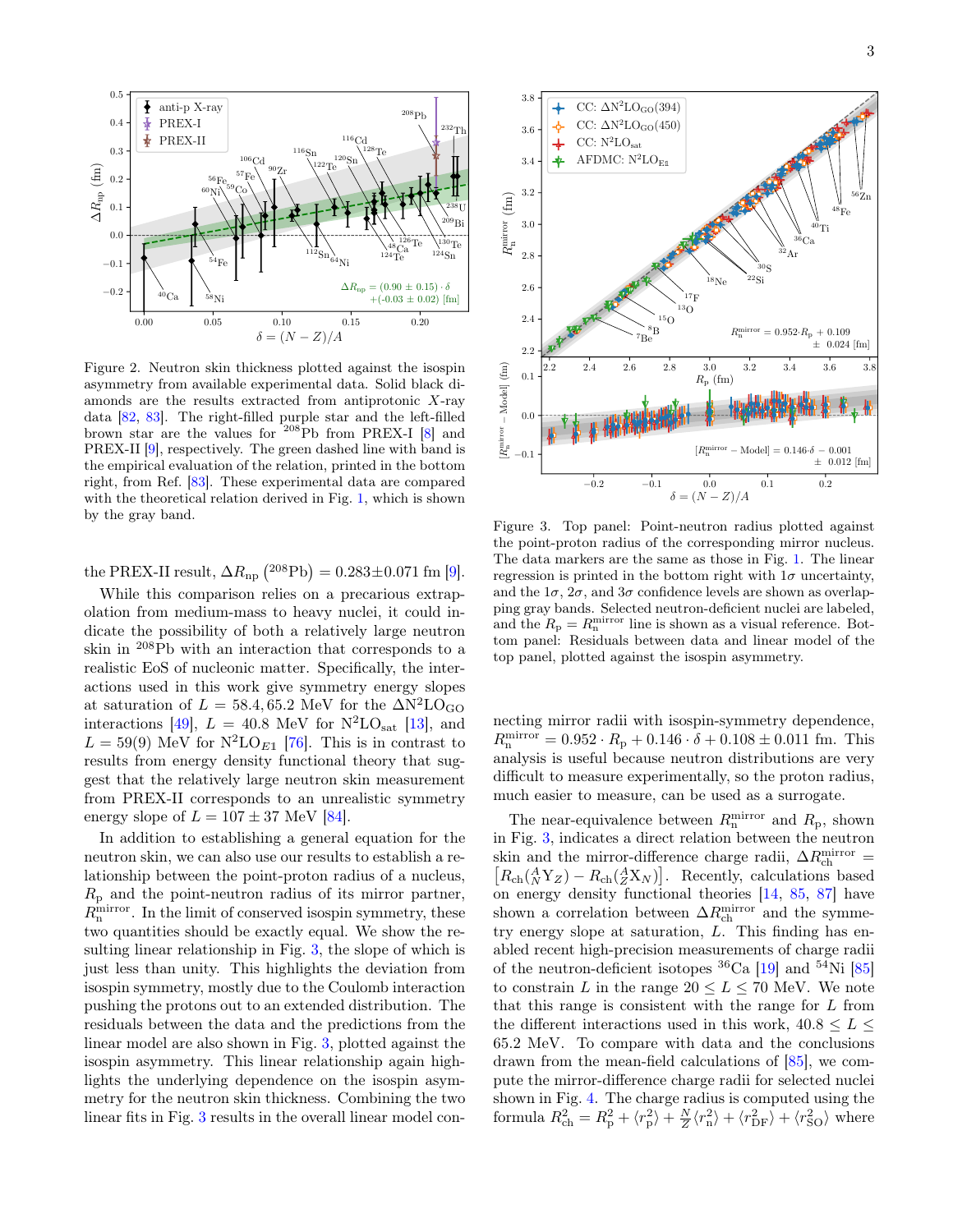

<span id="page-3-0"></span>Figure 4. Top panel: Mirror-difference charge radii plotted against the isospin asymmetry compared with experiment. The data markers are the same as those in Fig. [1.](#page-0-0) The linear regression of our data is printed in the bottom left with  $1\sigma$  uncertainty, and the  $1\sigma$ ,  $2\sigma$ , and  $3\sigma$  confidence levels are shown as overlapping gray bands. Selected neutron-deficient nuclei are labeled. Experimental data are shown as open white dia-monds, taken from Ref. [\[25\]](#page-5-5) except for those of  ${}^{36}Ca$  [\[19\]](#page-4-14) and <sup>54</sup>Ni [\[85\]](#page-7-2). Bottom panel: Mirror-difference binding energy per nucleon  $\Delta$ (BE/A) as a function of the Coulomb asymmetry. Experimental data are taken from Ref. [\[86\]](#page-7-4).

the spin-orbit correction,  $\langle r_{\rm SO}^2 \rangle$ , is calculated with the CC method [\[13\]](#page-4-15), and  $\langle r_{\rm p}^2 \rangle = 0.709 \text{ fm}^2$ ,  $\langle r_{\rm n}^2 \rangle = -0.106 \text{ fm}^2$ , and  $\langle r_{\rm DF}^2 \rangle = 3/(4m^2) = 0.033$  fm<sup>2</sup> are the charge radius squared of the proton [\[88,](#page-7-5) [89\]](#page-7-6), the neutron [\[90\]](#page-7-7), and the Darwin-Foldy term, respectively, with  $m$  being the nucleon mass. Our results agree well with the sparse data, most of which were taken from Ref. [\[25\]](#page-5-5) except for those of  ${}^{36}Ca$  [\[19\]](#page-4-14) and  ${}^{54}Ni$  [\[85\]](#page-7-2). Because  $\Delta R_{\rm ch}^{\rm mirror}$  is an analogue of the neutron skin, it also has a linear relation to the isospin asymmetry. Also shown in Fig. [4](#page-3-0) is the comparison of our results with data from Ref. [\[86\]](#page-7-4) of mirror-difference binding energies per nucleon  $(\Delta (BE/A) = [BE(\frac{A}{Z}X_N) - BE(\frac{A}{N}Y_Z)]/A$ . This quantity exhibits a linear relationship with the Coulomb asymmetry,  $\delta_C = [N(N-1) - Z(Z-1)]/A^{4/3}$ , which stems from the only mirror-asymmetric term in the liquid-drop model.

Finally, we also study the extent of the isospinsymmetry-breaking terms in the nuclear interaction by computing ground-state energies and radii of select mirror nuclei using CC theory with and without the Coulomb term. We show these results for  $A = 42 - 48$  using  $\Delta N^2LO_{GO}(394)$  in Table [I,](#page-3-1) as the neutron skin thickness, the mirror-difference charge radius, and the mirrordifference binding energy per nucleon. Like their corre-

<span id="page-3-1"></span>Table I. Neutron skin thickness  $(\Delta R_{np})$ , mirror-difference charge radius  $(\Delta R_{ch}^{\text{mirror}})$ , and mirror-difference binding energy per nucleon  $(\Delta (BE/A))$  of select nuclei using  $\Delta N^2$ LO<sub>GO</sub>(394) with and without the Coulomb term.

| $\Delta R_{\rm np}$ (fm)              | Full         | $w/\mathrm{o}$ Coulomb |
|---------------------------------------|--------------|------------------------|
| $\rm ^{42}Ca$                         | 0.019(35)    | 0.060(34)              |
| ${}^{46}\mathrm{Ca}$                  | 0.113(35)    | 0.151(35)              |
| ${}^{48}\mathrm{Cr}$                  | $-0.048(38)$ | $-0.002(36)$           |
| $48$ Ti                               | 0.049(37)    | 0.090(36)              |
| $^{48}\mathrm{Ca}$                    | 0.150(36)    | 0.186(35)              |
| $\Delta R_{\rm ch}^{\rm mirror}$ (fm) |              |                        |
| $\rm ^{42}Ca$                         | 0.075(36)    | 0.082(33)              |
| $^{46}\mathrm{Ca}$                    | 0.191(38)    | 0.209(35)              |
| $48$ Ti                               | 0.119(38)    | 0.128(36)              |
| $^{48}\mathrm{Ca}$                    | 0.238(38)    | 0.261(35)              |
| $\Delta(\text{BE}/A)$ (MeV)           |              |                        |
| $^{42}\mathrm{Ca}$                    | 0.349(04)    | 0.0038(5)              |
| $^{46}\mathrm{Ca}$                    | 1.039(11)    | 0.0113(1)              |
| $48$ Ti                               | 0.689(75)    | 0.0075(1)              |
| $^{48}\mathrm{Ca}$                    | 1.381(15)    | 0.0150(2)              |

sponding quantities calculated with the Coulomb term,  $\Delta R_{\rm np}$  and  $\Delta R_{\rm ch}^{\rm mirror}$  both exhibit a linear relationship with the isospin asymmetry. However, unlike the re-lation shown in Fig. [4,](#page-3-0)  $\Delta(BE/A)$  also exhibits a linear relationship with the isospin asymmetry without the Coulomb term. By removing the Coulomb term to approximate isospin symmetry, the near equivalence between  $\Delta R_{\rm np}$  and  $\Delta R_{\rm ch}^{\rm mirror}$  shows the validity of this approximation. Additionally, the  $\Delta$ (BE/A) results without the Coulomb interaction entirely reflect the effects of the isospin-symmetry-breaking terms in the chiral interaction, accounting for only  $\sim 1\%$  of  $\Delta$ (BE/A). These results can be used to constrain the charge-symmetrybreaking term in Skyrme density functional theory according to Ref. [\[91\]](#page-7-8).

Conclusions.— We performed CC and AFDMC calculations of neutron skins of a wide range of light- and medium-mass nuclei using different interactions from chiral EFT, and found a robust linear relationship with the isospin asymmetry. When extrapolated to heavy nuclei, this relationship is consistent with the available data. Additionally, we found a linear relationship between the neutron and proton radii of mirror nuclei pairs which can be used to estimate neutron radii of rare isotopes not yet accessible by experiment. Our calculations are in good agreement with available data for the difference in charge radii and binding energies of mirror nuclei. Finally, we estimated the contributions from charge-symmetry-breaking terms in the nuclear interaction which can be useful for constraining those terms in Skyrme density functionals.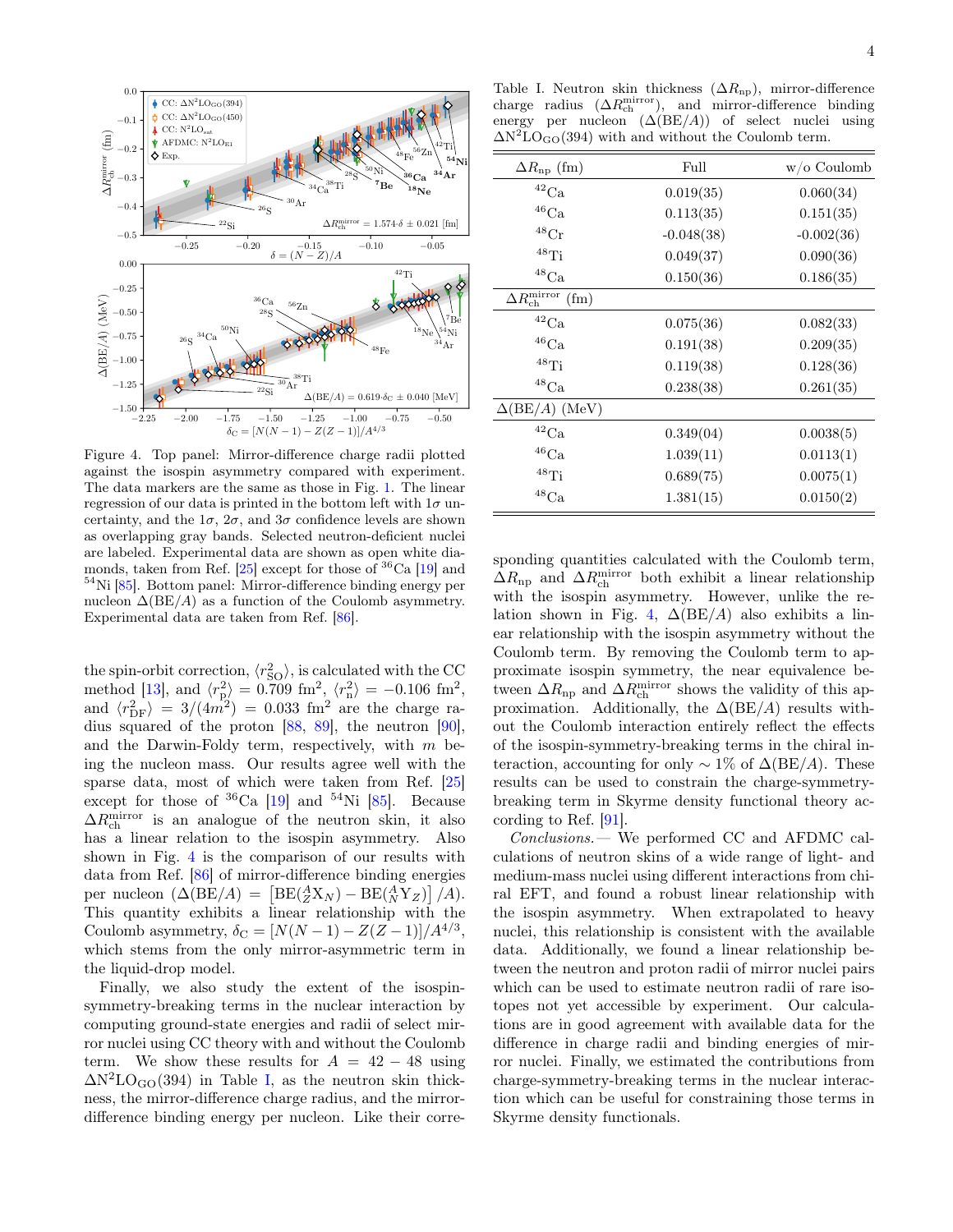We would like to thank J. Carlson, I. Tews, and R. F. Garcia Ruiz for helpful discussions. The work of S. G., S. N., and D. L. was supported by the DOE NUCLEI SciDAC Program, and by the DOE Early Career Research Program. The work of S. G. was also supported by U.S. Department of Energy, Office of Science, Office of Nuclear Physics, under Contract No. DE-AC52- 06NA25396. G. H. was supported by the Office of Nuclear Physics, U.S. Department of Energy, under grants DE-SC0018223 (NUCLEI SciDAC-4 collaboration) and by the Field Work Proposal ERKBP72 at Oak Ridge National Laboratory (ORNL). Computer time was provided by the Innovative and Novel Computational Impact on Theory and Experiment (INCITE) program. This research used resources of the Oak Ridge Leadership Computing Facility located at ORNL, which is supported by the Office of Science of the Department of Energy under Contract No. DE-AC05-00OR22725. This research also used resources provided by the Los Alamos National Laboratory Institutional Computing Program, which is supported by the U.S. Department of Energy National Nuclear Security Administration under Contract No. 89233218CNA000001.

- <span id="page-4-0"></span>[1] B. Alex Brown, Neutron radii in nuclei and the neutron equation of state, [Phys. Rev. Lett.](https://doi.org/10.1103/PhysRevLett.85.5296) 85, 5296 (2000).
- <span id="page-4-9"></span>[2] C. J. Horowitz and J. Piekarewicz, Neutron star structure and the neutron radius of  $^{208}\text{Pb}$ , [Phys. Rev. Lett.](https://doi.org/10.1103/PhysRevLett.86.5647) 86, [5647 \(2001\).](https://doi.org/10.1103/PhysRevLett.86.5647)
- [3] C. J. Horowitz and J. Piekarewicz, Neutron radii of <sup>208</sup>Pb and neutron stars, Phys. Rev. C 64[, 062802 \(2001\).](https://doi.org/10.1103/PhysRevC.64.062802)
- <span id="page-4-1"></span>[4] S. Gandolfi, J. Carlson, and S. Reddy, Maximum mass and radius of neutron stars, and the nuclear symmetry energy, Phys. Rev. C 85[, 032801 \(2012\).](https://doi.org/10.1103/PhysRevC.85.032801)
- <span id="page-4-2"></span>[5] B. P. Abbott, R. Abbott, T. D. Abbott, F. Acernese, K. Ackley, C. Adams, T. Adams, P. Addesso, R. X. Adhikari, V. B. Adya, C. Affeldt, M. Afrough, B. Agarwal, M. Agathos, K. Agatsuma, et al. (LIGO Scientific Collaboration and Virgo Collaboration), GW170817: Observation of gravitational waves from a binary neutron star inspiral, [Phys. Rev. Lett.](https://doi.org/10.1103/PhysRevLett.119.161101) 119, 161101 (2017).
- <span id="page-4-3"></span>[6] B. P. Abbott, R. Abbott, T. D. Abbott, F. Acernese, K. Ackley, C. Adams, T. Adams, P. Addesso, R. X. Adhikari, V. B. Adya, C. Affeldt, M. Afrough, B. Agarwal, M. Agathos, K. Agatsuma, et al., Multi-messenger observations of a binary neutron star merger, ApJ 848[, L12](https://doi.org/10.3847/2041-8213/aa91c9) [\(2017\).](https://doi.org/10.3847/2041-8213/aa91c9)
- <span id="page-4-4"></span>[7] M. Al-Mamun, A. W. Steiner, J. Nättilä, J. Lange, R. O'Shaughnessy, I. Tews, S. Gandolfi, C. Heinke, and S. Han, Combining electromagnetic and gravitational-wave constraints on neutron-star masses and radii, [Phys.](https://doi.org/10.1103/PhysRevLett.126.061101) Rev. Lett. 126[, 061101 \(2021\).](https://doi.org/10.1103/PhysRevLett.126.061101)
- <span id="page-4-5"></span>[8] S. Abrahamyan, Z. Ahmed, H. Albataineh, K. Aniol, D. S. Armstrong, W. Armstrong, T. Averett, B. Babineau, A. Barbieri, V. Bellini, R. Beminiwattha, J. Benesch, F. Benmokhtar, T. Bielarski, W. Boeglin, et al. (PREX Collaboration), Measurement of the neu-

5

tron radius of <sup>208</sup>Pb through parity violation in electron scattering, [Phys. Rev. Lett.](https://doi.org/10.1103/PhysRevLett.108.112502) 108, 112502 (2012).

- <span id="page-4-6"></span>[9] D. Adhikari, H. Albataineh, D. Androic, K. Aniol, D. S. Armstrong, T. Averett, C. Ayerbe Gayoso, S. Barcus, V. Bellini, R. S. Beminiwattha, J. F. Benesch, H. Bhatt, D. Bhatta Pathak, D. Bhetuwal, B. Blaikie, et al. (PREX Collaboration), Accurate determination of the neutron skin thickness of  $208Pb$  through parity-violation in electron scattering, [Phys. Rev. Lett.](https://doi.org/10.1103/PhysRevLett.126.172502) 126, 172502 (2021).
- <span id="page-4-7"></span>[10] Mammei, J. and McNulty, D. and Michaels, R. and Paschke, K. and Riordan, S. and Souder, P. A., CREX: Parity-violating measurement of the weak charge distribution of <sup>48</sup>Ca to 0.02 fm accuracy, [https://hallaweb.](https://hallaweb.jlab.org/parity/prex/c-rex2013_v7.pdf) [jlab.org/parity/prex/c-rex2013\\_v7.pdf](https://hallaweb.jlab.org/parity/prex/c-rex2013_v7.pdf) (2013).
- <span id="page-4-8"></span>[11] C. J. Horowitz, K. S. Kumar, and R. Michaels, Electroweak measurements of neutron densities in CREX and PREX at JLab, USA, EPJA 50[, 48 \(2014\).](https://doi.org/10.1140/epja/i2014-14048-3)
- <span id="page-4-10"></span>[12] M. B. Tsang, J. R. Stone, F. Camera, P. Danielewicz, S. Gandolfi, K. Hebeler, C. J. Horowitz, J. Lee, W. G. Lynch, Z. Kohley, R. Lemmon, P. Möller, T. Murakami, S. Riordan, X. Roca-Maza, F. Sammarruca, A. W. Steiner, I. Vidaña, and S. J. Yennello, Constraints on the symmetry energy and neutron skins from experiments and theory, Phys. Rev. C 86[, 015803 \(2012\).](https://doi.org/10.1103/PhysRevC.86.015803)
- <span id="page-4-15"></span>[13] G. Hagen, A. Ekström, C. Forssén, G. R. Jansen, W. Nazarewicz, T. Papenbrock, K. A. Wendt, S. Bacca, N. Barnea, B. Carlsson, C. Drischler, K. Hebeler, M. Hjorth-Jensen, M. Miorelli, G. Orlandini, A. Schwenk, and J. Simonis, Neutron and weak-charge distributions of the  $^{48}$ Ca nucleus, Nat. Phys. **12**[, 186 \(2016\).](https://doi.org/10.1038/nphys3529)
- <span id="page-4-16"></span>[14] B. A. Brown, Mirror charge radii and the neutron equation of state, [Phys. Rev. Lett.](https://doi.org/10.1103/PhysRevLett.119.122502) 119, 122502 (2017).
- [15] F. J. Fattoyev, J. Piekarewicz, and C. J. Horowitz, Neutron skins and neutron stars in the multimessenger era, [Phys. Rev. Lett.](https://doi.org/10.1103/PhysRevLett.120.172702) 120, 172702 (2018).
- <span id="page-4-11"></span>[16] C. A. Bertulani and J. Valencia, Neutron skins as laboratory constraints on properties of neutron stars and on what we can learn from heavy ion fragmentation reactions, Phys. Rev. C 100[, 015802 \(2019\).](https://doi.org/10.1103/PhysRevC.100.015802)
- <span id="page-4-12"></span>[17] Á. Koszorús, X. F. Yang, W. G. Jiang, S. J. Novario, S. W. Bai, J. Billowes, C. L. Binnersley, M. L. Bissell, T. E. Cocolios, B. S. Cooper, R. P. de Groote, A. Ekström, K. T. Flanagan, C. Forssén, S. Franchoo, R. F. G. Ruiz, F. P. Gustafsson, G. Hagen, G. R. Jansen, A. Kanellakopoulos, M. Kortelainen, W. Nazarewicz, G. Neyens, T. Papenbrock, P.-G. Reinhard, C. M. Ricketts, B. K. Sahoo, A. R. Vernon, and S. G. Wilkins, Charge radii of exotic potassium isotopes challenge nuclear theory and the magic character of  $N = 32$ , [Nat.](https://doi.org/10.1038/s41567-020-01136-5) Phys. 17[, 439 \(2021\).](https://doi.org/10.1038/s41567-020-01136-5)
- <span id="page-4-13"></span>[18] R. F. Garcia Ruiz, M. L. Bissell, K. Blaum, A. Ekström, N. Frömmgen, G. Hagen, M. Hammen, K. Hebeler, J. D. Holt, G. R. Jansen, M. Kowalska, K. Kreim, W. Nazarewicz, R. Neugart, G. Neyens, W. Nörtershäuser, T. Papenbrock, J. Papuga, A. Schwenk, J. Simonis, K. A. Wendt, and D. T. Yordanov, Unexpectedly large charge radii of neutron-rich calcium isotopes, [Nat.](https://doi.org/10.1038/nphys3645) Phys. 12[, 594 \(2016\).](https://doi.org/10.1038/nphys3645)
- <span id="page-4-14"></span>[19] A. J. Miller, K. Minamisono, A. Klose, D. Garand, C. Kujawa, J. D. Lantis, Y. Liu, B. Maaß, P. F. Mantica, W. Nazarewicz, W. Nörtershäuser, S. V. Pineda, P. G. Reinhard, D. M. Rossi, F. Sommer, C. Sumithrarachchi, A. Teigelhöfer, and J. Watkins, Proton superfluidity and charge radii in proton-rich calcium isotopes, [Nat. Phys.](https://doi.org/10.1038/s41567-019-0416-9)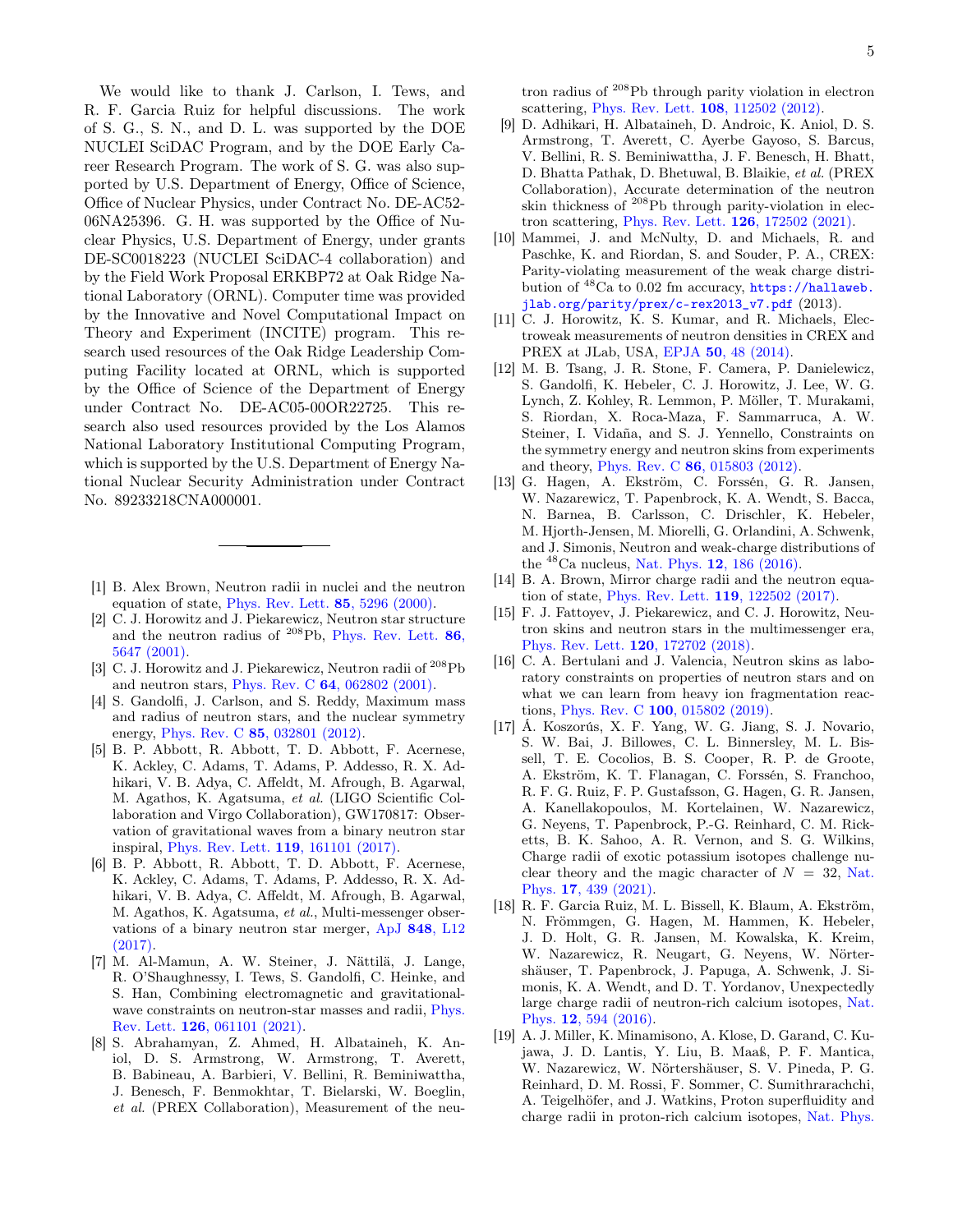15[, 432 \(2019\).](https://doi.org/10.1038/s41567-019-0416-9)

- <span id="page-5-0"></span>[20] S. Malbrunot-Ettenauer and et.al., to be published (2021).
- <span id="page-5-1"></span>[21] M. L. Bissell, T. Carette, K. T. Flanagan, P. Vingerhoets, J. Billowes, K. Blaum, B. Cheal, S. Fritzsche, M. Godefroid, M. Kowalska, J. Krämer, R. Neugart, G. Neyens, W. Nörtershäuser, and D. T. Yordanov, Cu charge radii reveal a weak sub-shell effect at  $N = 40$ , [Phys. Rev. C](https://doi.org/10.1103/PhysRevC.93.064318) 93[, 064318 \(2016\).](https://doi.org/10.1103/PhysRevC.93.064318)
- <span id="page-5-2"></span>[22] R. P. de Groote, J. Billowes, C. L. Binnersley, M. L. Bissell, T. E. Cocolios, T. Day Goodacre, G. J. Farooq-Smith, D. V. Fedorov, K. T. Flanagan, S. Franchoo, R. F. Garcia Ruiz, W. Gins, J. D. Holt, Á. Koszorús, K. M. Lynch, T. Miyagi, W. Nazarewicz, G. Neyens, P. G. Reinhard, S. Rothe, H. H. Stroke, A. R. Vernon, K. D. A. Wendt, S. G. Wilkins, Z. Y. Xu, and X. F. Yang, Measurement and microscopic description of oddeven staggering of charge radii of exotic copper isotopes, Nat. Phys. 16[, 620 \(2020\).](https://doi.org/10.1038/s41567-020-0868-y)
- <span id="page-5-3"></span>[23] M. Reponen, R. P. de Groote, L. Al Ayoubi, O. Beliuskina, M. L. Bissell, P. Campbell, L. Cañete, B. Cheal, K. Chrysalidis, C. Delafosse, A. de Roubin, C. S. Devlin, T. Eronen, R. F. Garcia Ruiz, S. Geldhof, W. Gins, M. Hukkanen, P. Imgram, A. Kankainen, M. Kortelainen, Á. Koszorús, S. Kujanpää, R. Mathieson, D. A. Nesterenko, I. Pohjalainen, M. Vilén, A. Zadvornaya, and I. D. Moore, Evidence of a sudden increase in the nuclear size of proton-rich silver-96, Nat. Comm. 12[, 4596 \(2021\).](https://doi.org/10.1038/s41467-021-24888-x)
- <span id="page-5-4"></span>[24] C. De Jager, H. De Vries, and C. De Vries, Nuclear charge- and magnetization-density-distribution parameters from elastic electron scattering, [Atomic Data and](https://doi.org/https://doi.org/10.1016/S0092-640X(74)80002-1) [Nuclear Data Tables](https://doi.org/https://doi.org/10.1016/S0092-640X(74)80002-1) 14, 479 (1974), nuclear Charge and Moment Distributions.
- <span id="page-5-5"></span>[25] I. Angeli and K. Marinova, Table of experimental nuclear ground state charge radii: An update, [Atomic Data and](https://doi.org/10.1016/j.adt.2011.12.006) [Nuclear Data Tables](https://doi.org/10.1016/j.adt.2011.12.006) 99, 69 (2013).
- <span id="page-5-6"></span>[26] J. Piekarewicz and S. Weppner, Insensitivity of the elastic proton-nucleus reaction to the neutron radius of  $^{208}Pb$ , [Nucl. Phys. A](https://doi.org/https://doi.org/10.1016/j.nuclphysa.2006.08.004) 778, 10 (2006).
- <span id="page-5-7"></span>[27] T. Donnelly, J. Dubach, and I. Sick, Isospin dependences in parity-violating electron scattering, [Nucl. Phys. A](https://doi.org/https://doi.org/10.1016/0375-9474(89)90432-6) 503[, 589 \(1989\).](https://doi.org/https://doi.org/10.1016/0375-9474(89)90432-6)
- <span id="page-5-8"></span>[28] F. Coester, Bound states of a many-particle system, [Nucl.](https://doi.org/10.1016/0029-5582(58)90280-3) Phys. 7[, 421 \(1958\).](https://doi.org/10.1016/0029-5582(58)90280-3)
- [29] F. Coester and H. Kümmel, Short-range correlations in nuclear wave functions, Nucl. Phys. **17**[, 477 \(1960\).](https://doi.org/10.1016/0029-5582(60)90140-1)
- [30] J. Čížek, On the correlation problem in atomic and molecular systems. calculation of wavefunction components in Ursell-type expansion using quantum-field theoretical methods, [J. Chem. Phys.](https://doi.org/10.1063/1.1727484) 45, 4256 (1966).
- [31] J. Čížek, On the use of the cluster expansion and the technique of diagrams in calculations of correlation effects in atoms and molecules, in [Advances in Chemical Physics](https://doi.org/10.1002/9780470143599.ch2) (John Wiley & Sons, Inc., 2007) pp. 35–89.
- [32] H. Kümmel, K. H. Lührmann, and J. G. Zabolitzky, Many-fermion theory in expS- (or coupled cluster) form, [Phys. Rep.](https://doi.org/10.1016/0370-1573(78)90081-9) 36, 1 (1978).
- <span id="page-5-17"></span>[33] R. J. Bartlett and M. Musiał, Coupled-cluster theory in quantum chemistry, [Rev. Mod. Phys.](https://doi.org/10.1103/RevModPhys.79.291) 79, 291 (2007).
- <span id="page-5-9"></span>[34] G. Hagen, T. Papenbrock, M. Hjorth-Jensen, and D. J. Dean, Coupled-cluster computations of atomic nuclei, [Rep. Prog. Phys.](https://doi.org/10.1088/0034-4885/77/9/096302) 77, 096302 (2014).
- <span id="page-5-10"></span>[35] K. E. Schmidt and S. Fantoni, A quantum Monte Carlo method for nucleon systems, [Phys. Lett. B](https://doi.org/10.1016/S0370-2693(98)01522-6) 446, 99

 $(1999)$ .

- [36] J. Carlson, S. Gandolfi, F. Pederiva, S. C. Pieper, R. Schiavilla, K. E. Schmidt, and R. B. Wiringa, Quantum monte carlo methods for nuclear physics, [Rev. Mod.](https://doi.org/10.1103/RevModPhys.87.1067) Phys. 87[, 1067 \(2015\).](https://doi.org/10.1103/RevModPhys.87.1067)
- <span id="page-5-11"></span>[37] D. Lonardoni, S. Gandolfi, J. E. Lynn, C. Petrie, J. Carlson, K. E. Schmidt, and A. Schwenk, Auxiliary field diffusion Monte Carlo calculations of light and medium-mass nuclei with local chiral interactions, [Phys. Rev. C](https://doi.org/10.1103/PhysRevC.97.044318) 97, [044318 \(2018\).](https://doi.org/10.1103/PhysRevC.97.044318)
- <span id="page-5-12"></span>[38] E. Epelbaum, H.-W. Hammer, and U.-G. Meißner, Modern theory of nuclear forces, [Rev. Mod. Phys.](https://doi.org/10.1103/RevModPhys.81.1773) 81, 1773 [\(2009\).](https://doi.org/10.1103/RevModPhys.81.1773)
- [39] R. Machleidt and D. Entem, Chiral effective field theory and nuclear forces, [Phys. Rep.](https://doi.org/10.1016/j.physrep.2011.02.001) 503, 1 (2011).
- [40] K. Hebeler, S. K. Bogner, R. J. Furnstahl, A. Nogga, and A. Schwenk, Improved nuclear matter calculations from chiral low-momentum interactions, [Phys. Rev. C](https://doi.org/10.1103/PhysRevC.83.031301) 83[, 031301 \(2011\).](https://doi.org/10.1103/PhysRevC.83.031301)
- [41] A. Ekström, G. Baardsen, C. Forssén, G. Hagen, M. Hjorth-Jensen, G. R. Jansen, R. Machleidt, W. Nazarewicz, T. Papenbrock, J. Sarich, and S. M. Wild, Optimized chiral nucleon-nucleon interaction at next-to-next-to-leading order, [Phys. Rev. Lett.](https://doi.org/10.1103/PhysRevLett.110.192502) 110, [192502 \(2013\).](https://doi.org/10.1103/PhysRevLett.110.192502)
- [42] D. R. Entem, N. Kaiser, R. Machleidt, and Y. Nosyk, Peripheral nucleon-nucleon scattering at fifth order of chiral perturbation theory, Phys. Rev. C 91[, 014002 \(2015\).](https://doi.org/10.1103/PhysRevC.91.014002)
- [43] E. Epelbaum, H. Krebs, and U.-G. Meißner, Precision nucleon-nucleon potential at fifth order in the chiral expansion, [Phys. Rev. Lett.](https://doi.org/10.1103/PhysRevLett.115.122301) 115, 122301 (2015).
- [44] T. Hüther, K. Vobig, K. Hebeler, R. Machleidt, and R. Roth, Family of chiral two- plus three-nucleon interactions for accurate nuclear structure studies, [Phys. Lett.](https://doi.org/https://doi.org/10.1016/j.physletb.2020.135651) B 808[, 135651 \(2020\).](https://doi.org/https://doi.org/10.1016/j.physletb.2020.135651)
- <span id="page-5-13"></span>[45] V. Somà, P. Navrátil, F. Raimondi, C. Barbieri, and T. Duguet, Novel chiral Hamiltonian and observables in light and medium-mass nuclei, [Phys. Rev. C](https://doi.org/10.1103/PhysRevC.101.014318) 101, 014318  $(2020)$ .
- <span id="page-5-14"></span>[46] A. Ekström, B. D. Carlsson, K. A. Wendt, C. Forssén, M. H. Jensen, R. Machleidt, and S. M. Wild, Statistical uncertainties of a chiral interaction at next-to-next-to leading order, [J. Phys, G: Nucl. Part. Phys.](https://doi.org/10.1088/0954-3899/42/3/034003) 42, 034003 [\(2015\).](https://doi.org/10.1088/0954-3899/42/3/034003)
- <span id="page-5-15"></span>[47] C. G. Payne, S. Bacca, G. Hagen, W. G. Jiang, and T. Papenbrock, Coherent elastic neutrino-nucleus scattering on  $^{40}$ Ar from first principles, [Phys. Rev. C](https://doi.org/10.1103/PhysRevC.100.061304) 100, [061304 \(2019\).](https://doi.org/10.1103/PhysRevC.100.061304)
- [48] S. Bagchi, R. Kanungo, Y. K. Tanaka, H. Geissel, P. Doornenbal, W. Horiuchi, G. Hagen, T. Suzuki, N. Tsunoda, D. S. Ahn, H. Baba, K. Behr, F. Browne, S. Chen, M. L. Cortés, A. Estradé, N. Fukuda, M. Holl, K. Itahashi, N. Iwasa, G. R. Jansen, W. G. Jiang, S. Kaur, A. O. Macchiavelli, S. Y. Matsumoto, S. Momiyama, I. Murray, T. Nakamura, S. J. Novario, H. J. Ong, T. Otsuka, T. Papenbrock, S. Paschalis, A. Prochazka, C. Scheidenberger, P. Schrock, Y. Shimizu, D. Steppenbeck, H. Sakurai, D. Suzuki, H. Suzuki, M. Takechi, H. Takeda, S. Takeuchi, R. Taniuchi, K. Wimmer, and K. Yoshida, Two-neutron halo is unveiled in <sup>29</sup>F, [Phys. Rev. Lett.](https://doi.org/10.1103/PhysRevLett.124.222504) 124, 222504 (2020).
- <span id="page-5-16"></span>[49] W. G. Jiang, A. Ekström, C. Forssén, G. Hagen, G. R. Jansen, and T. Papenbrock, Accurate bulk properties of nuclei from  $A = 2$  to  $\infty$  from potentials with  $\Delta$  isobars,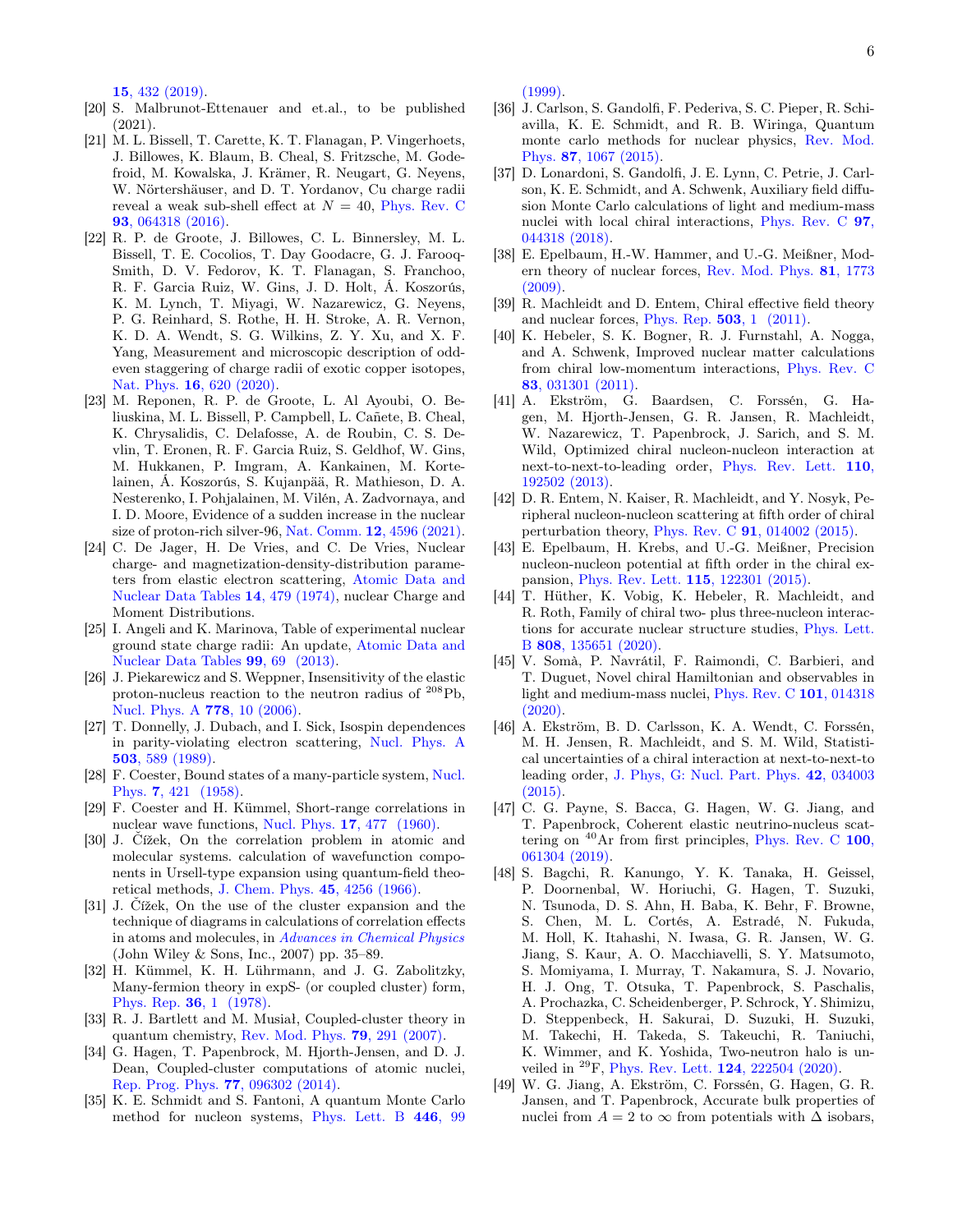Phys. Rev. C 102[, 054301 \(2020\).](https://doi.org/10.1103/PhysRevC.102.054301)

- <span id="page-6-0"></span>[50] A. Tichai, J. Müller, K. Vobig, and R. Roth, Natural orbitals for ab initio no-core shell model calculations, [Phys.](https://doi.org/10.1103/PhysRevC.99.034321) Rev. C 99[, 034321 \(2019\).](https://doi.org/10.1103/PhysRevC.99.034321)
- <span id="page-6-1"></span>[51] S. J. Novario, G. Hagen, G. R. Jansen, and T. Papenbrock, Charge radii of exotic neon and magnesium isotopes, Phys. Rev. C 102[, 051303 \(2020\).](https://doi.org/10.1103/PhysRevC.102.051303)
- <span id="page-6-2"></span>[52] G. Hagen, T. Papenbrock, D. J. Dean, A. Schwenk, A. Nogga, M. Włoch, and P. Piecuch, Coupled-cluster theory for three-body Hamiltonians, [Phys. Rev. C](https://doi.org/10.1103/PhysRevC.76.034302) 76, [034302 \(2007\).](https://doi.org/10.1103/PhysRevC.76.034302)
- <span id="page-6-3"></span>[53] R. Roth, S. Binder, K. Vobig, A. Calci, J. Langhammer, and P. Navrátil, Medium-mass nuclei with normalordered chiral NN+3N interactions, [Phys. Rev. Lett.](https://doi.org/10.1103/PhysRevLett.109.052501) 109[, 052501 \(2012\).](https://doi.org/10.1103/PhysRevLett.109.052501)
- <span id="page-6-4"></span>[54] A. Gezerlis, I. Tews, E. Epelbaum, S. Gandolfi, K. Hebeler, A. Nogga, and A. Schwenk, Quantum Monte Carlo calculations with chiral effective field theory interactions, [Phys. Rev. Lett.](https://doi.org/10.1103/PhysRevLett.111.032501) 111, 032501 (2013).
- <span id="page-6-9"></span>[55] A. Gezerlis, I. Tews, E. Epelbaum, M. Freunek, S. Gandolfi, K. Hebeler, A. Nogga, and A. Schwenk, Local chiral effective field theory interactions and quantum Monte Carlo applications, Phys. Rev. C 90[, 054323 \(2014\).](https://doi.org/10.1103/PhysRevC.90.054323)
- <span id="page-6-5"></span>[56] J. E. Lynn, I. Tews, J. Carlson, S. Gandolfi, A. Gezerlis, K. E. Schmidt, and A. Schwenk, Chiral three-nucleon interactions in light nuclei, neutron- $\alpha$  scattering, and neutron matter, [Phys. Rev. Lett.](https://doi.org/10.1103/PhysRevLett.116.062501) 116, 062501 (2016).
- [57] J. E. Lynn, J. Carlson, E. Epelbaum, S. Gandolfi, A. Gezerlis, and A. Schwenk, Quantum Monte Carlo calculations of light nuclei using chiral potentials, [Phys. Rev.](https://doi.org/10.1103/PhysRevLett.113.192501) Lett. 113[, 192501 \(2014\).](https://doi.org/10.1103/PhysRevLett.113.192501)
- [58] J. E. Lynn, I. Tews, J. Carlson, S. Gandolfi, A. Gezerlis, K. E. Schmidt, and A. Schwenk, Quantum Monte Carlo calculations of light nuclei with local chiral twoand three-nucleon interactions, [Phys. Rev. C](https://doi.org/10.1103/PhysRevC.96.054007) 96, 054007 [\(2017\).](https://doi.org/10.1103/PhysRevC.96.054007)
- [59] D. Lonardoni, J. Carlson, S. Gandolfi, J. E. Lynn, K. E. Schmidt, A. Schwenk, and X. B. Wang, Properties of nuclei up to  $A = 16$  using local chiral interactions, [Phys.](https://doi.org/10.1103/PhysRevLett.120.122502) Rev. Lett. 120[, 122502 \(2018\).](https://doi.org/10.1103/PhysRevLett.120.122502)
- [60] D. Lonardoni, S. Gandolfi, X. B. Wang, and J. Carlson, Single- and two-nucleon momentum distributions for local chiral interactions, Phys. Rev. C 98[, 014322 \(2018\).](https://doi.org/10.1103/PhysRevC.98.014322)
- [61] J. E. Lynn, D. Lonardoni, J. Carlson, J.-W. Chen, W. Detmold, S. Gandolfi, and A. Schwenk, Ab initio short-range-correlation scaling factors from light to medium-mass nuclei, [J. Phys. G: Nucl. Part. Phys.](https://doi.org/10.1088/1361-6471/ab6af7) 47, [045109 \(2020\).](https://doi.org/10.1088/1361-6471/ab6af7)
- [62] S. H. Lim, J. Carlson, C. Loizides, D. Lonardoni, J. E. Lynn, J. L. Nagle, J. D. Orjuela Koop, and J. Ouellette, Exploring new small system geometries in heavy ion collisions, Phys. Rev. C 99[, 044904 \(2019\).](https://doi.org/10.1103/PhysRevC.99.044904)
- [63] R. Cruz-Torres, S. Li, F. Hauenstein, A. Schmidt, D. Nguyen, D. Abrams, H. Albataineh, S. Alsalmi, D. Androic, K. Aniol, W. Armstrong, J. Arrington, H. Atac, T. Averett, C. Ayerbe Gayoso, et al., Comparing proton momentum distributions in  $A = 2$  and 3 nuclei via  ${}^{2}H$  <sup>3</sup>H and <sup>3</sup>He (e, e'p) measurements, [Phys. Lett. B](https://doi.org/https://doi.org/10.1016/j.physletb.2019.134890) 797[, 134890 \(2019\).](https://doi.org/https://doi.org/10.1016/j.physletb.2019.134890)
- <span id="page-6-6"></span>[64] R. Cruz-Torres, D. Lonardoni, R. Weiss, M. Piarulli, N. Barnea, D. W. Higinbotham, E. Piasetzky, A. Schmidt, L. B. Weinstein, R. B. Wiringa, and O. Hen, Many-body factorization and position-momentum equivalence of nuclear short-range correlations, [Nat. Phys.](https://doi.org/10.1038/s41567-020-01053-7) 17,

[306 \(2021\).](https://doi.org/10.1038/s41567-020-01053-7)

- <span id="page-6-7"></span>[65] P. W. Zhao and S. Gandolfi, Radii of neutron drops probed via the neutron skin thickness of nuclei, [Phys.](https://doi.org/10.1103/PhysRevC.94.041302) Rev. C 94[, 041302 \(2016\).](https://doi.org/10.1103/PhysRevC.94.041302)
- [66] P. Klos, J. E. Lynn, I. Tews, S. Gandolfi, A. Gezerlis, H.-W. Hammer, M. Hoferichter, and A. Schwenk, Quantum Monte Carlo calculations of two neutrons in finite volume, Phys. Rev. C 94[, 054005 \(2016\).](https://doi.org/10.1103/PhysRevC.94.054005)
- <span id="page-6-8"></span>[67] S. Gandolfi, H.-W. Hammer, P. Klos, J. E. Lynn, and A. Schwenk, Is a trineutron resonance lower in energy than a tetraneutron resonance?, [Phys. Rev. Lett.](https://doi.org/10.1103/PhysRevLett.118.232501) 118, [232501 \(2017\).](https://doi.org/10.1103/PhysRevLett.118.232501)
- <span id="page-6-10"></span>[68] I. Tews, S. Gandolfi, A. Gezerlis, and A. Schwenk, Quantum Monte Carlo calculations of neutron matter with chiral three-body forces, Phys. Rev. C  $93$ ,  $024305$   $(2016)$ .
- [69] M. Buraczynski and A. Gezerlis, Static response of neutron matter, [Phys. Rev. Lett.](https://doi.org/10.1103/PhysRevLett.116.152501) 116, 152501 (2016).
- [70] M. Buraczynski and A. Gezerlis, Ab initio and phenomenological studies of the static response of neutron matter, Phys. Rev. C 95[, 044309 \(2017\).](https://doi.org/10.1103/PhysRevC.95.044309)
- [71] L. Riz, S. Gandolfi, and F. Pederiva, Spin response and neutrino mean free path in neutron matter, [J. Phys. G:](https://doi.org/10.1088/1361-6471/ab6520) [Nucl. Part. Phys.](https://doi.org/10.1088/1361-6471/ab6520) 47, 045106 (2020).
- [72] I. Tews, J. Carlson, S. Gandolfi, and S. Reddy, Constraining the speed of sound inside neutron stars with chiral effective field theory interactions and observations, [ApJ](https://doi.org/10.3847/1538-4357/aac267) 860[, 149 \(2018\).](https://doi.org/10.3847/1538-4357/aac267)
- [73] I. Tews, J. Margueron, and S. Reddy, Critical examination of constraints on the equation of state of dense matter obtained from GW170817, [Phys. Rev. C](https://doi.org/10.1103/PhysRevC.98.045804) 98, 045804 [\(2018\).](https://doi.org/10.1103/PhysRevC.98.045804)
- [74] S. Gandolfi, J. Carlson, A. Roggero, J. E. Lynn, and S. Reddy, Small bits of cold dense matter, [Phys. Lett. B](https://doi.org/https://doi.org/10.1016/j.physletb.2018.07.073) 785[, 232 \(2018\).](https://doi.org/https://doi.org/10.1016/j.physletb.2018.07.073)
- [75] I. Tews, J. Margueron, and S. Reddy, Confronting gravitational-wave observations with modern nuclear physics constraints, EPJA 55, 97 (2019).
- <span id="page-6-17"></span>[76] D. Lonardoni, I. Tews, S. Gandolfi, and J. Carlson, Nuclear and neutron-star matter from local chiral interactions, [Phys. Rev. Research](https://doi.org/10.1103/PhysRevResearch.2.022033) 2, 022033 (2020).
- <span id="page-6-11"></span>[77] L. Riz, F. Pederiva, D. Lonardoni, and S. Gandolfi, Spin susceptibility in neutron matter from quantum Monte Carlo calculations, Particles 3[, 706 \(2020\).](https://doi.org/10.3390/particles3040046)
- <span id="page-6-12"></span>[78] C. J. Pethick and D. G. Ravenhall, The dependence of neutron skin thickness and surface tension on neutron excess, [Nucl. Phys. A](https://doi.org/https://doi.org/10.1016/0375-9474(96)00216-3) 606, 173 (1996).
- <span id="page-6-13"></span>[79] S. Kaufmann, J. Simonis, S. Bacca, J. Billowes, M. L. Bissell, K. Blaum, B. Cheal, R. F. G. Ruiz, W. Gins, C. Gorges, G. Hagen, H. Heylen, A. Kanellakopoulos, S. Malbrunot-Ettenauer, M. Miorelli, R. Neugart, G. Neyens, W. Nörtershäuser, R. Sánchez, S. Sailer, A. Schwenk, T. Ratajczyk, L. V. Rodríguez, L. Wehner, C. Wraith, L. Xie, Z. Y. Xu, X. F. Yang, and D. T. Yordanov, Charge radius of the short-lived  $\frac{68}{68}$ Ni and correlation with the dipole polarizability, [Phys. Rev. Lett.](https://doi.org/10.1103/PhysRevLett.124.132502) 124[, 132502 \(2020\).](https://doi.org/10.1103/PhysRevLett.124.132502)
- <span id="page-6-14"></span>[80] M. Miorelli, S. Bacca, G. Hagen, and T. Papenbrock, Computing the dipole polarizability of  $^{48}$ Ca with increased precision, Phys. Rev. C 98[, 014324 \(2018\).](https://doi.org/10.1103/PhysRevC.98.014324)
- <span id="page-6-15"></span>[81] G. Hagen, S. J. Novario, Z. H. Sun, T. Papenbrock, G. R. Jansen, J. G. Lietz, T. Duguet, and A. Tichai, to be published (2021).
- <span id="page-6-16"></span>[82] A. Trzcińska, J. Jastrzębski, P. Lubiński, F. J. Hartmann, R. Schmidt, T. von Egidy, and B. Kłos, Neutron Density